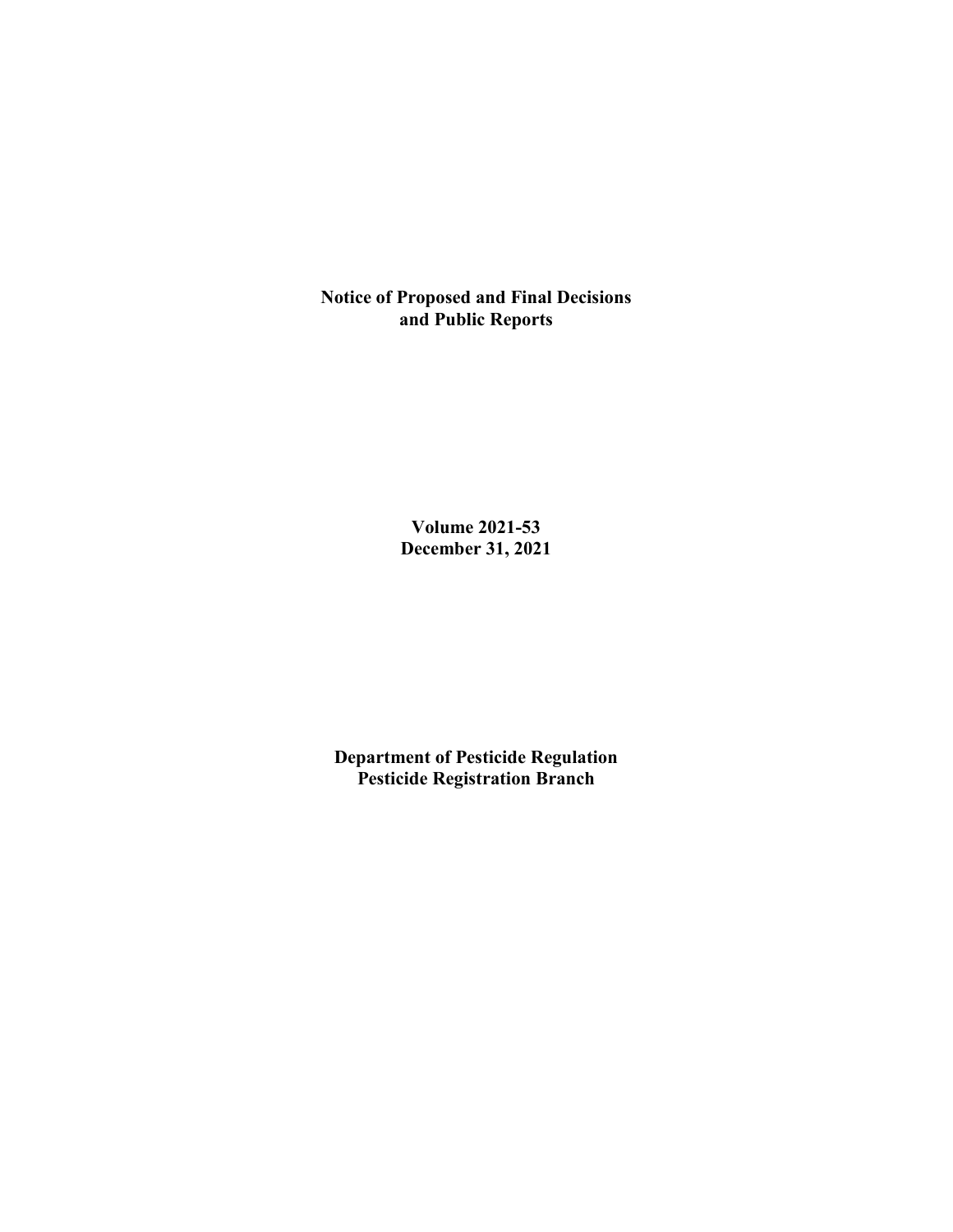## **NOTICE OF FINAL DECISIONS TO REGISTER PESTICIDE PRODUCTS AND WRITTEN EVALUATION**

Pursuant to Title 3, California Code of Regulations section 6255, the Director of the Department of Pesticide Regulation (DPR), files this Notice of Final Decisions to Register Pesticide Products with the Secretary of the Resources Agency for posting. This notice must remain posted for a period of 30 days for public inspection. Between the time DPR posts a proposed registration decision for public comment and DPR makes a final decision regarding the product, nonsignificant changes may be made to the product label (e.g., revising the product name, changing a master label to an end-use marketing label, correcting typographical errors). If the changes are not significant, DPR will not re-notice the product for public review and comment. However, if significant changes are made to the product label that substantially affect DPR's analysis on direct or indirect significant adverse environmental or human health impacts that can reasonably be expected to occur from the proposed decision, DPR will re-notice the product label for public review and comment.

In addition, for any product that is posted proposed to register as a conditional registration, the registrant may address the conditions of registration by providing the appropriate data or modifying the product label (e.g., remove use site, add "not for use in California" to a use site) during the posting period. If the registrant adequately addresses the conditions of registration during the posting period and the resulting change to the product label is not significant such that DPR must re-post the product label for review and public comment, DPR will post the product below, but will no longer have a "conditional" designation by the registration type.

For information about submitting a request for any documents related to this notice, please visit [https://www.cdpr.ca.gov/public\\_r.htm.](https://www.cdpr.ca.gov/public_r.htm)

To view the public report that was issued when the product was proposed for registration, click on the hyperlinked Tracking Number for the product.

#### *Tracking Number with hyperlink to public report – (EPA Registration Number) Applicant / Brand Name*

[298481](https://www.cdpr.ca.gov/docs/registration/nod/public_reports/298481.pdf) - (10163 - 324) GOWAN COMPANY M-PEDE INSECTICIDE/MITICIDE/FUNGICIDE USE: FUNGICIDE, INSECTICIDE, MITICIDE - FOR THE CONTROL OF PESTS SUCH AS APHIDS, WHITEFLIES, AND POWDERY MILDEW ON CROPS SUCH AS BROCCOLI, BRUSSELS SPROUTS, CUCURBITS, GRAPEFRUIT, APPLE, AND CRANBERRY TYPE: SECTION 3 LABEL AMENDMENT - TO ADD AVOCADO TO THE LABEL, TO REVISE DIRECTIONS FOR USE AND STORAGE AND DISPOSAL SECTIONS, AND TO EXPAND PRECAUTIONARY LANGUAGE PER US EPA REQUEST ACTIVE INGREDIENT(S): POTASH SOAP CAS NUMBER(S): 8046-74-0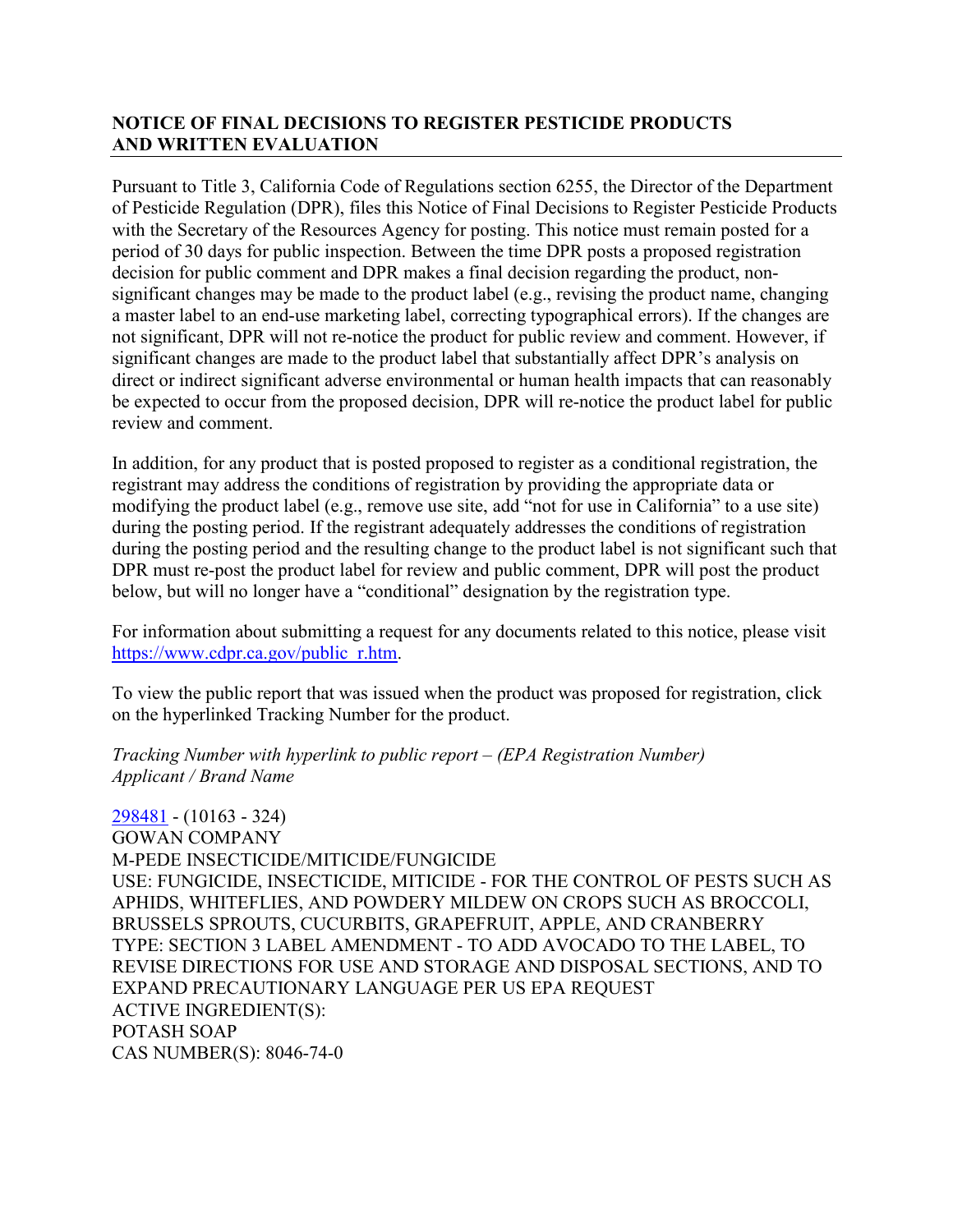## **Notice of Final Decisions to Register (Continued) Page 2**

### **Written Evaluation**

Pursuant to Title 3, California Code of Regulations section 6254, this notice includes a written evaluation of significant environmental points raised in comments submitted during the review and comment period required by Title 3, California Code of Regulations section 6253 for any of the products listed above.

### **DPR received no comments on the above listed products.**

*Original signed by Tulio Macedo 12/29/2021*

 Tulio Macedo, Chief Pesticide Registration Branch

Dated